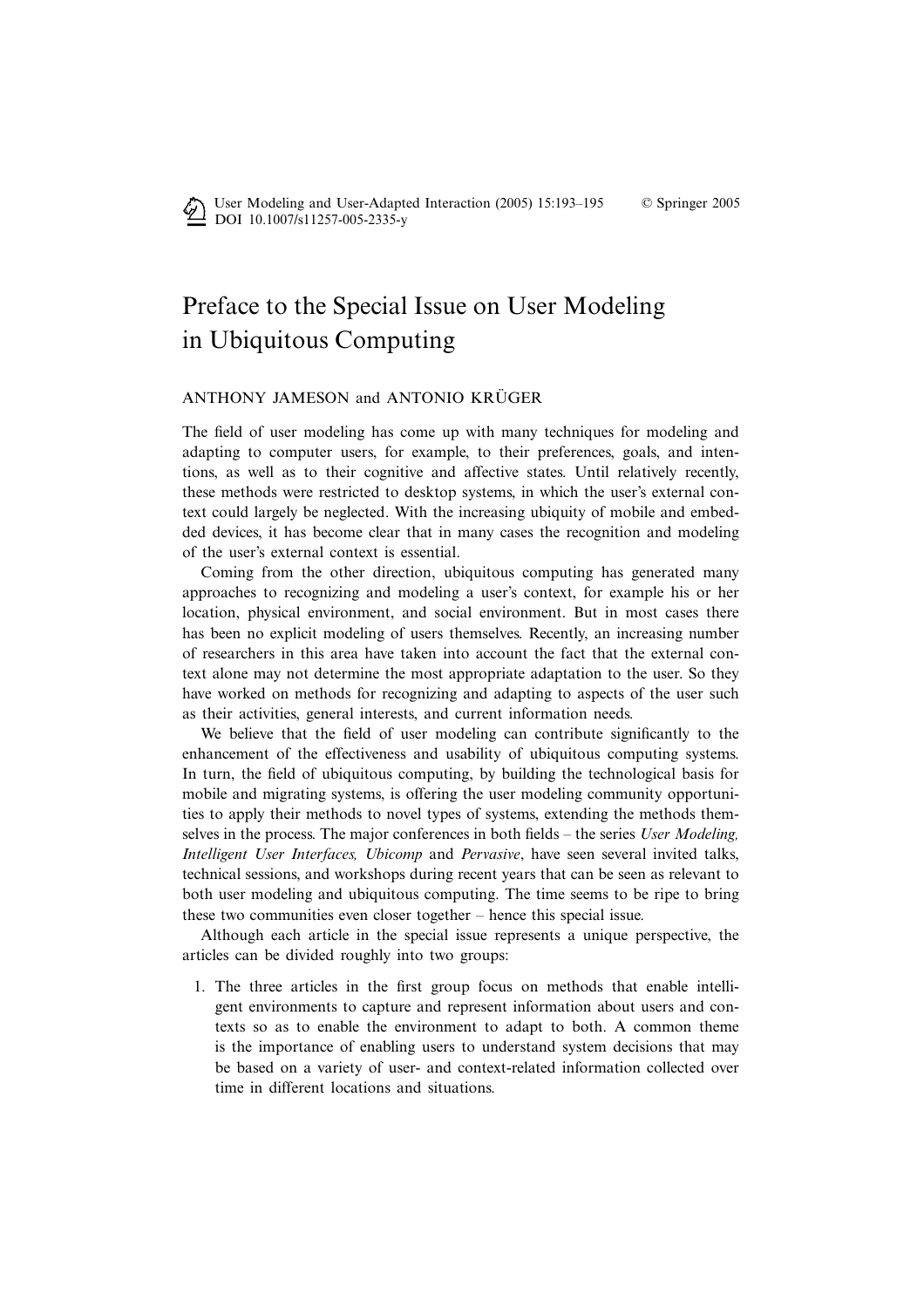2. The two articles in the second group focus on methods for user-centered design and in-depth evaluation for mobile context-aware systems. Both articles describe museum applications that apply user modeling methods to adapt an audio presentation to the visitor's context and interests.

In the first article in the first group, David Carmichael, Judy Kay, and Robert Kummerfeld describe the *Consistent Modeling of Users, Devices and Sensors in a Ubiquitous Computing Scenario*. They underscore the need to support users in scrutinizing not only the content of their user models but also the underlying acquisition processes. The authors demonstrate their approach in the context of a system that enables users to gain information about sensors and services in their environment. Empirical tests are presented that show that the approach is highly scalable in terms of the collected data and the frequency of the requests.

The second article, by Keith Cheverst, Hee Eon Byun, Dan Fitton, Corina Sas, Chris Kray, and Nicolas Villar is entitled *Exploring Issues of User Model Transparency and Proactive Behavior in an Office Environment Control System*. Like the first article, this one elaborates on the issue of comprehensible ubiquitous computing systems. The authors describe an intelligent office control system that applies machine learning techniques to learn, on the basis of the user's behavior, rules that help a system to control with some degree of proactivity various devices in an office environment, such as fans and heaters. The representation of user preferences in terms of fuzzy decision trees is intended to increase the intuitive comprehensibility of the rules for users. Users are given opportunities to inspect the learned rules and the underlying history of their own actions and also to modify the rules. Like the articles in the second group, this article also shows the importance of iterative user testing in real environments.

Both of the first two articles stress the need to look at personalization and contextualisation at the same time. The third article in the first group, by Andreas Zimmermann, Marcus Specht, and Andreas Lorenz, provides a relevant software framework for *Personalization and Context Management*. This framework merges user models and context models to empower designers of context-aware applications to increase the user-adaptivity of these applications. The authors illustrate the usefulness of their framework with two application examples that concern an intelligent advertising board and a context-aware personalized museum guide, respectively.

The two articles in the second group look in greater depth at the application domain of museum applications that are both context-aware and user-adaptive. The first article, by Daniela Petrelli and Elena Not, is entitled *User-Centered Design of Flexible Hypermedia for a Mobile Guide – Reflections on the the HyperAudio Experience*. It reviews the development of the well-known HyperAudio system and generalizes the results to a user-centered design methodology for mobile and ubiquitous applications. The second article in this group, by Marek Hatala and Ron Wakkary, looks at *Ontology-Based User Modeling in an Augmented Audio Reality System for Museums*. It shows how in-depth user evaluation can inform the design